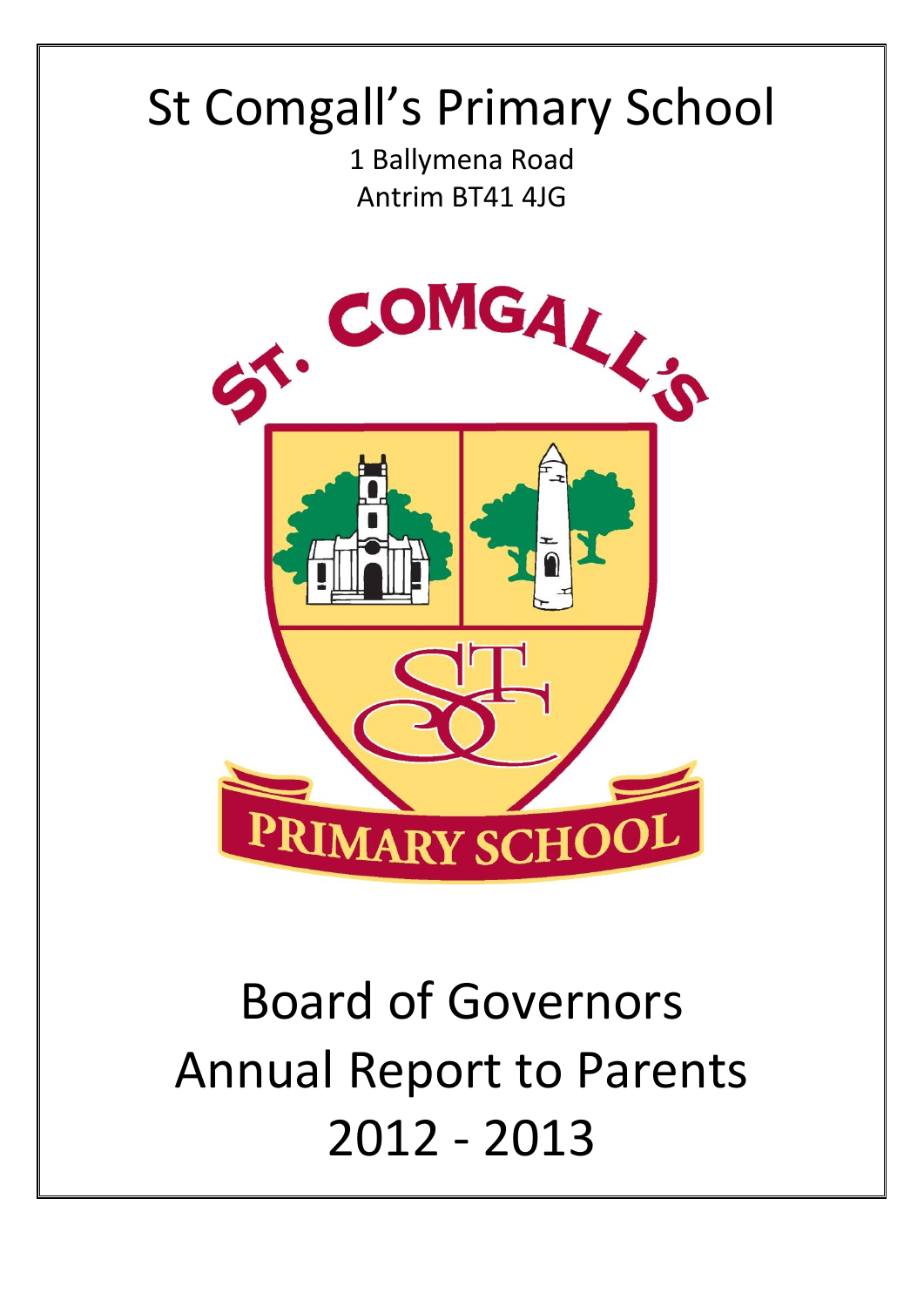# **ANNUAL BOARD OF GOVERNORS REPORT – ST COMGALL'S PS ANTRIM (12-13) Board of Governors**

| <b>Rev Fr S Emerson</b> | <b>Chair Person &amp; Trustee</b> |
|-------------------------|-----------------------------------|
| Mr P Hart               | <b>Trustee</b>                    |
| Mrs R Lynch             | <b>Trustee</b>                    |
| Mr P Murray             | <b>DENI</b>                       |
| Mr S Marley             | <b>NEELB</b>                      |
| Mr D Callan             | <b>Parent Governor</b>            |
| Mrs A Delaney           | <b>Teacher Governor</b>           |
| Mr J Matthews           | Principal                         |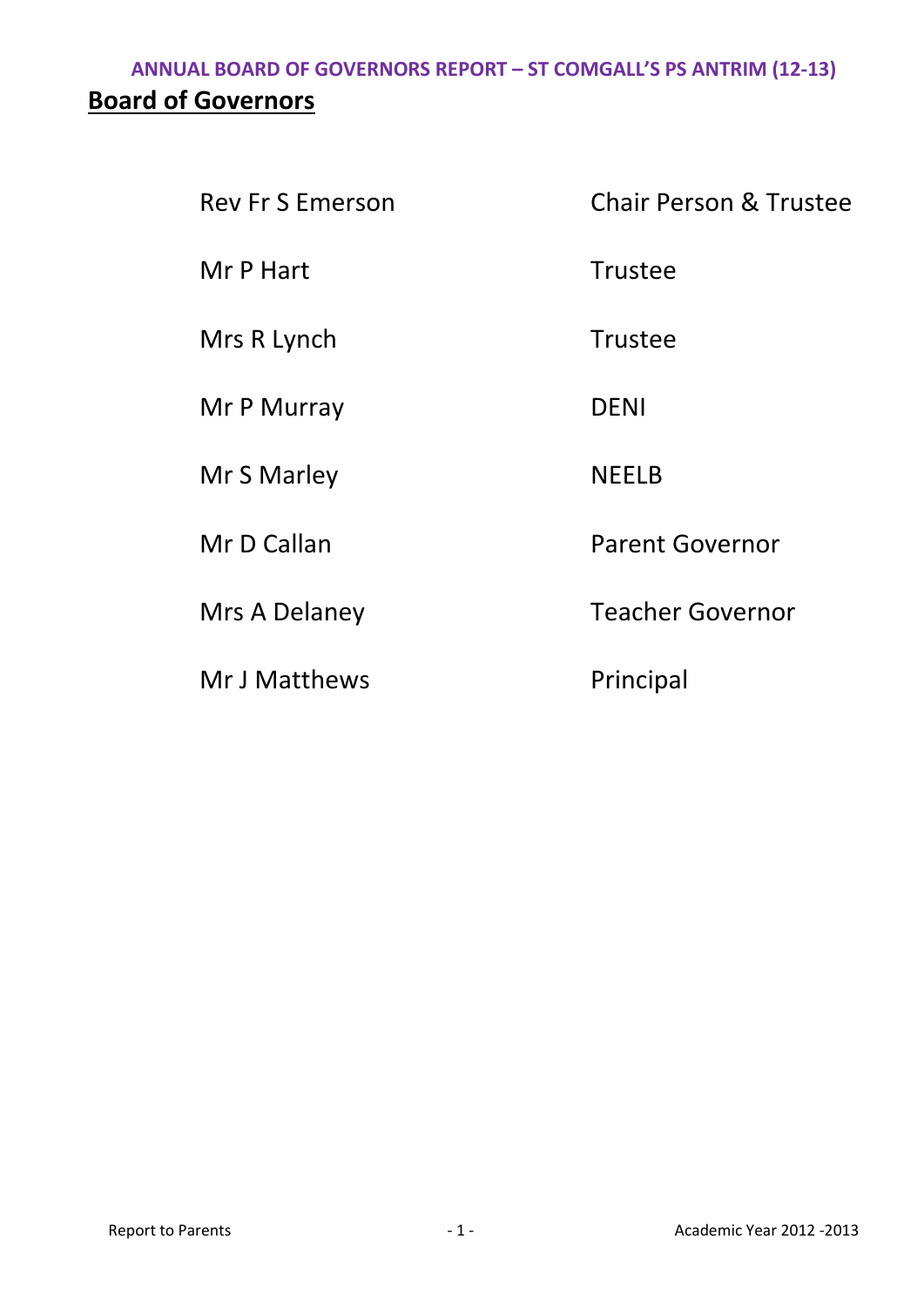# **Staffing**

Staffing consisted of principal, one vice-principal, 20 class teachers, one teacher - part-time special needs teacher / part time P.E, three peripatetic music teachers and one peripatetic literacy support teacher.

Teaching duties for the staff were as follows:

| Junior Reception & Part-time Music |              | Mrs McCaughan |                        |               |
|------------------------------------|--------------|---------------|------------------------|---------------|
| Year 1                             | Miss Kearney | Mrs Mullan    | Mrs Black              | Miss Reynolds |
| Year 2                             | Mrs Ewing    | Mr Henry      | <b>Miss McAllister</b> |               |
| Year <sub>3</sub>                  | Mrs Bradley  | Mr McShane    |                        |               |
| Year 4                             | Mrs Kelly    | Mrs Quinn     | Mrs Devine             |               |
| Year 5                             | Mrs Cherry   | Mr Jones      |                        |               |
| Year 6                             | Mrs Hannigan | Mrs Magee     |                        |               |
| Year 7                             | Mrs Duffy    | Mr McLaughlin |                        |               |

| Principal<br><b>Vice Principal</b>              |                       | Mr Matthews (Took up post on 17 Sept 2012)<br>Mrs Delaney |
|-------------------------------------------------|-----------------------|-----------------------------------------------------------|
| <b>Special Needs</b>                            | Mrs O'Neill           |                                                           |
| <b>School Psychologist</b><br>Peripatetic Music |                       | Mrs Gillespie<br>Mr Lowry (Strings)<br>Mr Doherty (Wind)  |
|                                                 |                       | Mr Heron (Strings)                                        |
| <b>Ancillary and Auxiliary</b>                  |                       |                                                           |
| <b>Office Staff</b>                             |                       | Mrs McCollum                                              |
| <b>Classroom Assistants</b>                     |                       |                                                           |
| Mrs. Walker                                     |                       | <b>Miss Mills</b>                                         |
| Mrs. Hirst                                      |                       | Miss Cush                                                 |
| Miss McLernon                                   |                       | Mrs. Murphy                                               |
| Miss Butcher                                    |                       | Miss Rush                                                 |
| Miss Begg                                       |                       | Miss McKay                                                |
| Mrs. O'Neill                                    |                       | Mrs. Hunter                                               |
| Mrs. Hussain                                    |                       | Mrs. Dalton                                               |
| Mrs. Western                                    |                       | <b>Miss Doole</b>                                         |
| Mrs Moran                                       |                       | Mrs. Hegarty                                              |
| Mrs. Magee                                      |                       |                                                           |
| <b>Cleaning Staff:</b>                          | Mrs. Clyde, Mr Lavery | Mrs. Watson, Mrs. Magee, Mrs. O'Neill                     |
| <b>Building Supervisor:</b>                     | Mr Lavery             |                                                           |
| <b>Patrol Staff:</b>                            | Mrs Clyde             | Mrs McCartney                                             |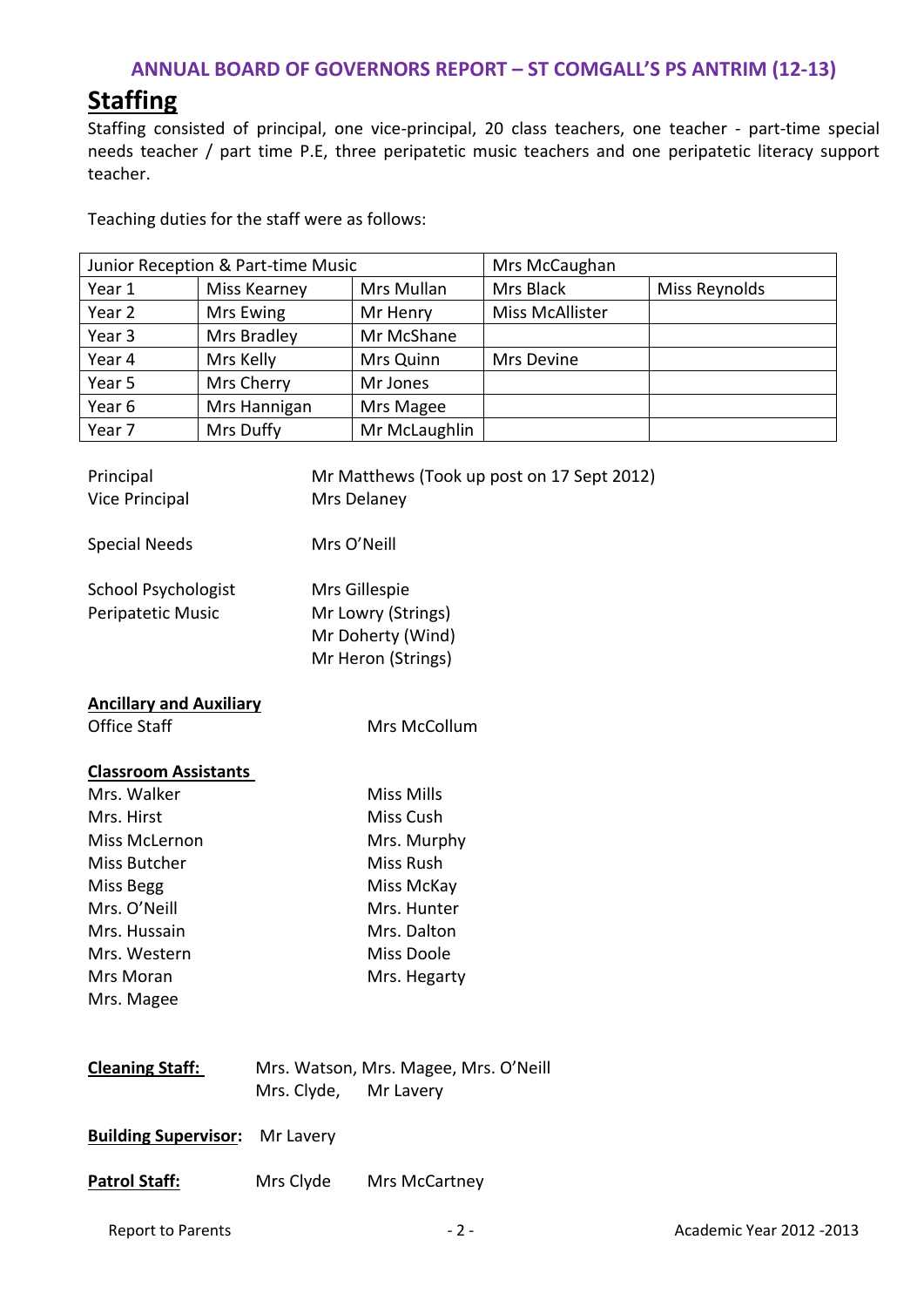#### **Supervisory Assistants**

Mrs McCaherty Mrs Clyde Miss Doole Mrs O'Neill Mrs Dalton Miss McKay Mrs Murphy Mrs Western Mrs Hunter

**Chaplains:** Fr Emerson Fr McGrath

#### **Appointments, Promotions and Resignations**

Mrs Cherry retired after many years service to the Parish of Antrim.

#### **PRSD, Beginning Teachers and Early Professional Development**

#### **Performance Review Staff Development (PRSD)**

All staff took part in PRSD which focussed on development of peer observations for sharing of good practice.

#### **Induction & EPD**

Two teachers successfully completed Beginning Teacher Training Focus Teacher 1: Differentiation and special needs

Teacher 2: Development of reading and behaviour management strategies.

Four teachers were supported and mentored through induction and EPD.

#### **Student Placements**

#### Teaching Students:

Two teaching student's placements were facilitated within year 5 & 6. The students were from St. Mary's University College. The Student teachers successfully completed their practices.

#### **Staff Development**

Please find below the staff development that has taken place since Jan 2013.

| Date             | <b>Training</b>                                     |
|------------------|-----------------------------------------------------|
| 7 Jan 13         | Child Protection update training                    |
| 17 Jan 13        | <b>Autistic Spectrum Disorder Training</b>          |
| 21 Jan 13        | <b>Behaviour Management Course</b>                  |
| 06 Feb 13        | <b>MASTS training</b>                               |
| 11 Feb 13        | ICT training for on-line work in the Primary School |
| 25 Feb 13        | Q-Skills training for SEN with CCEA                 |
|                  | Inclusion and Diversity training                    |
| $26 - 28$ Feb 13 | Media Initatives Respecting Differences Course      |
| 4 Mar 13         | Sacred Moments training by Diocesan Advisers        |
| 6 Mar 13         | Key Stage 1 Dance training                          |
| 13 Mar 13        | MASTS training on language development              |
| 13 Mar 13        | Healthy Eating in the Primary School                |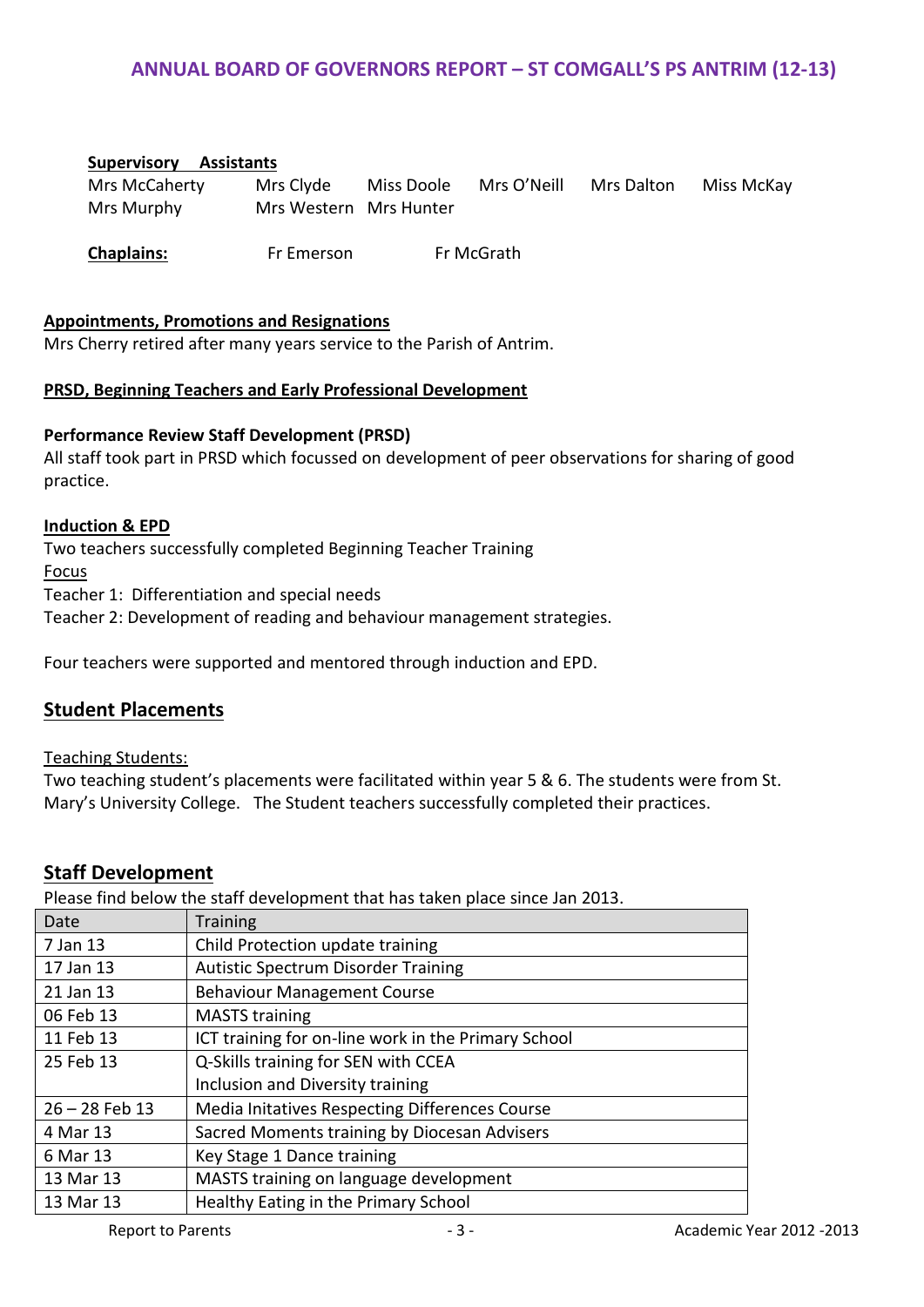| 19 Mar 13 | C2k e-safety seminar              |
|-----------|-----------------------------------|
| 21 Mar 13 | <b>MASTS Training course</b>      |
| 20 May 13 | Inclusion and Diversity Training  |
| 20 May 13 | Supporting child with SEN into P1 |

#### **Leadership Training**

| 9 Jan 13  | NEELB Positive behaviour - Expulsions and suspensions     |
|-----------|-----------------------------------------------------------|
| 23 Jan 13 | RTU First Time Principals training                        |
| 1 Feb 13  | RTU The Outstanding School and the Inspection Process     |
| 28 Feb 13 | NAHT - School improvement and how schools are evaluated   |
| 1 Mar 13  | DECAL – Inspiring creativity and mobile learning          |
| 6 Mar 13  | CCMS - Principals training                                |
| 7 Mar 13  | NEELB - Principals information-outcome of PIRLS and TIMSS |

# The following sections outline some of the highlights / events that have taken place in the school year 12-13

# **Promotion of School Ethos**

#### **Sacraments**

All sacramental meeting/sacraments took place throughout the year. Meetings were generally well attended by parents/guardians. Sacraments were well prepared by the children and the staff.

# **Christmas**

Year 1 presented the Nativity through their show. There were two performances for 4 classes. Very successful! Audiences thoroughly enjoyed it.

Parish Carol Service – a prayerful service presented in song, drama, reading and artwork – was well attended by parents and some of the community.

#### **Catholic Schools Week**

Catholic Schools Week took place 27<sup>th</sup> January – 1<sup>St</sup> February. Throughout the week all the pupils were involved in learning about parish, Diocese and the community. On Thursday of that week, we had a celebration mass for Grandparents and invited them to school – hosting them with treats and tea/coffee. They were invited to visit their grandchild's class. It was well attended and a very enjoyable day.

# **St. Patrick's Day -** *15th March*

The school was awash with green on the 15<sup>th</sup> March as everyone dressed to celebrate St. Patrick. Year 5 children put together a production which included the story of St. Patrick, dance, songs and music. This was presented to the whole school and to the parents/families of Year 5 who were invited that afternoon.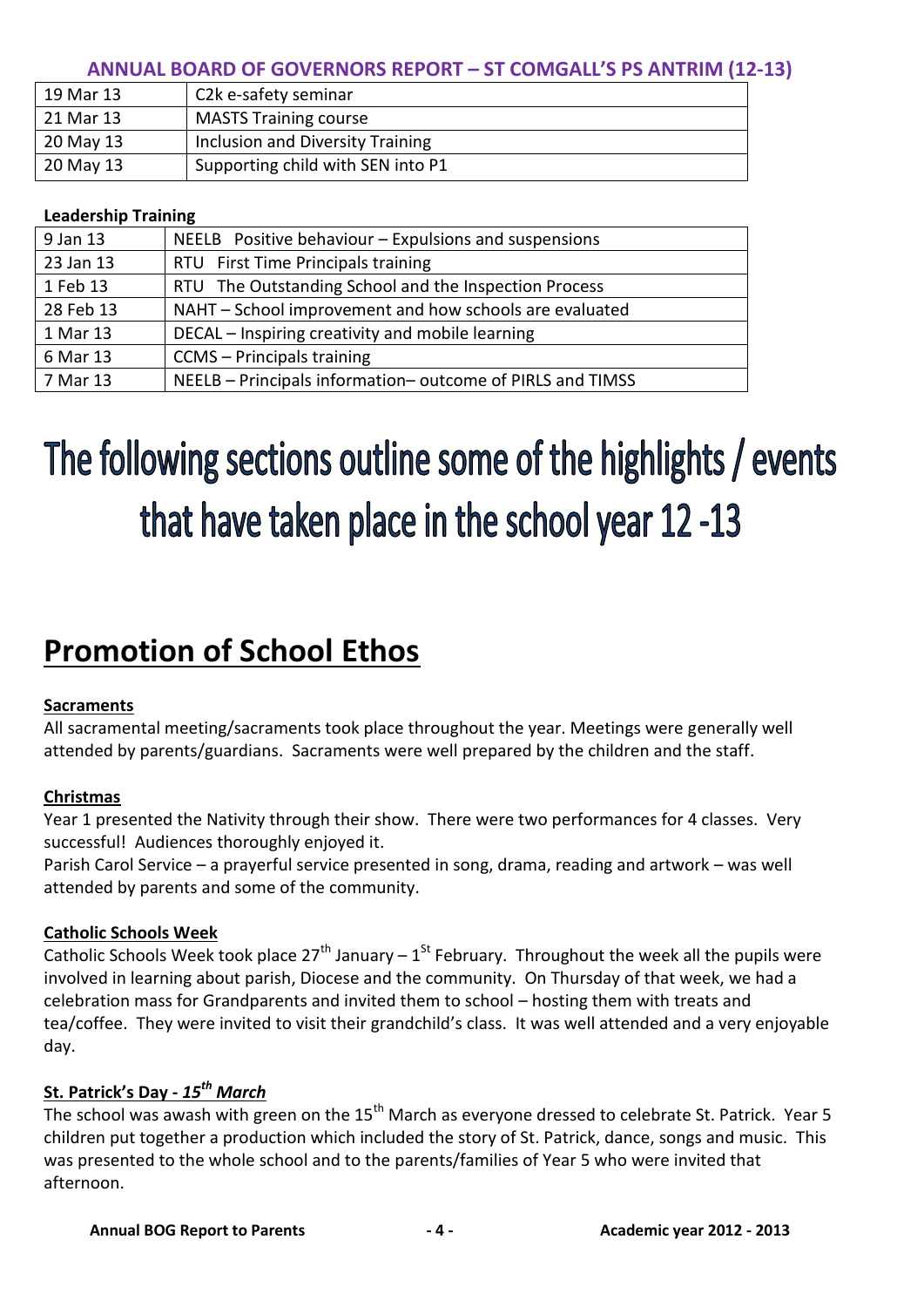# **Sienna's Anniversary** *13th March*

Our friend Sienna's first anniversary was marked by a special mass celebrated by Fr. Emerson. Sienna's family and friends were invited, Year 6 & 7 attended and prayers/music was presented by children of the school.

# **Easter Assembly Presentation for parents** *27th March*

Year 6 prepared a prayerful presentation of the Stations of the Cross. They were presented by prayer, photos of the stations, readings and singing.

# **Leadership & Management**

# **Report on Special Educational Needs**

| <b>Area of Focus</b> | Number of<br><b>Pupils</b> | <b>Outcome</b>                                              |  |
|----------------------|----------------------------|-------------------------------------------------------------|--|
| <b>MAST</b>          | 17                         | Pupils support by relevant agency                           |  |
|                      |                            | Speech & Language<br>➤                                      |  |
|                      |                            | <b>OT</b><br>➤                                              |  |
|                      |                            | $\blacktriangleright$<br>Social & Emotional                 |  |
|                      | 5                          | Discharged                                                  |  |
| Psychology           | $\overline{0}$             | Detailed Reports with recommendations for class teacher     |  |
|                      |                            | and external support                                        |  |
|                      |                            |                                                             |  |
|                      | 6                          | Pupils assessed                                             |  |
|                      |                            |                                                             |  |
|                      | $\overline{2}$             | Transfer reviews                                            |  |
| <b>LTSS</b>          | $\overline{2}$             | One-to-one support from NEELB teacher                       |  |
| Reviews              | Stages 2-5                 | 69 reviews were carried out with targets set for individual |  |
|                      |                            | children.                                                   |  |
|                      | 5                          |                                                             |  |
|                      |                            | Annual reviews were completed                               |  |
| Thornfield           | $\mathbf{1}$               |                                                             |  |
| Audiology            | $\mathbf 0$                |                                                             |  |
| Support              | 12                         | <b>Reading Recovery</b>                                     |  |
| Programmes           | 8                          | Time to Read                                                |  |
|                      |                            |                                                             |  |
| Total number on      | 103                        | 25 stage 1                                                  |  |
| <b>SEN Register</b>  |                            | 71 stages $2 - 4$                                           |  |
|                      |                            | 7 stage 5                                                   |  |
| Number of children   | $\overline{7}$             | Provision no longer needed.                                 |  |
| removed from         |                            |                                                             |  |
| Register             |                            |                                                             |  |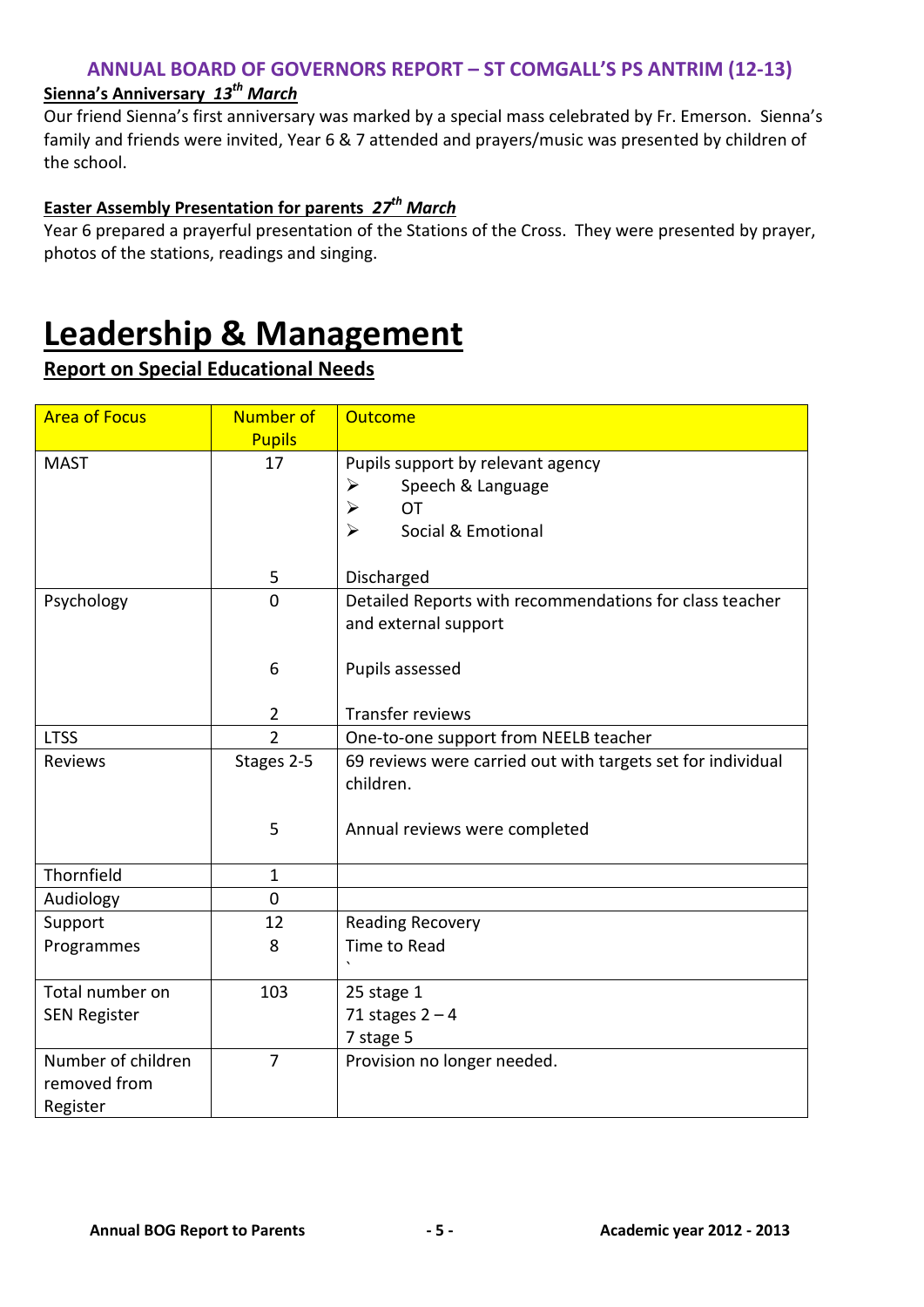# **Pastoral Care**

All pastoral arrangements were monitored throughout the school.

Whole school participation in programme of activities/events/competitions and special assembly during anti-bullying week. This engaged the children and focused on this important message.

Lunchtime arrangements reviewed and agreed by Governors to facilitate increased supervision for the children both inside and outside the classroom. New rotas were established and all classroom assistants were deployed for lunch supervision .

#### **Principal's PRSD**

The Principal followed the PRSD process and outlined areas for his own PRSD with an external facilitator and two Governor reviewers.

#### **Parent Contact Consultation Week**

A new approach of a 2 p.m. finish all week seemed to be very successful for both staff and parents. Week ran  $19^{\text{th}} - 23^{\text{rd}}$  November. Interpreters were booked for the following week to support parents with limited English.

### **Record Keeping and Assessment**

Work on Assessment for Learning continued.

Formal Assessment in the Foundation Stage BPVS – P1  $MIST - P2$ 

Standardised Tests were completed with all classes from year 3 up. They were independently supervised and marked. Information was put into our school database system and data analysis has been carried out with Senior Management. This analysis, using percentages, identified areas of strength and weakness and Included factors such as FSM, SEN and attendance.

#### End of Key Stage

Class assessment records completed and submitted. See results below

*"Please note that from the 2012/13 school year, all schools assess pupils using the more challenging Levels of Progression. Due to the more demanding nature of the Levels of Progression, the outcomes for some pupils are likely to seem lower than might have been the case if assessment had been carried out using the previous system of assessment. 2012/13 outcomes are not therefore directly comparable with results in previous years."*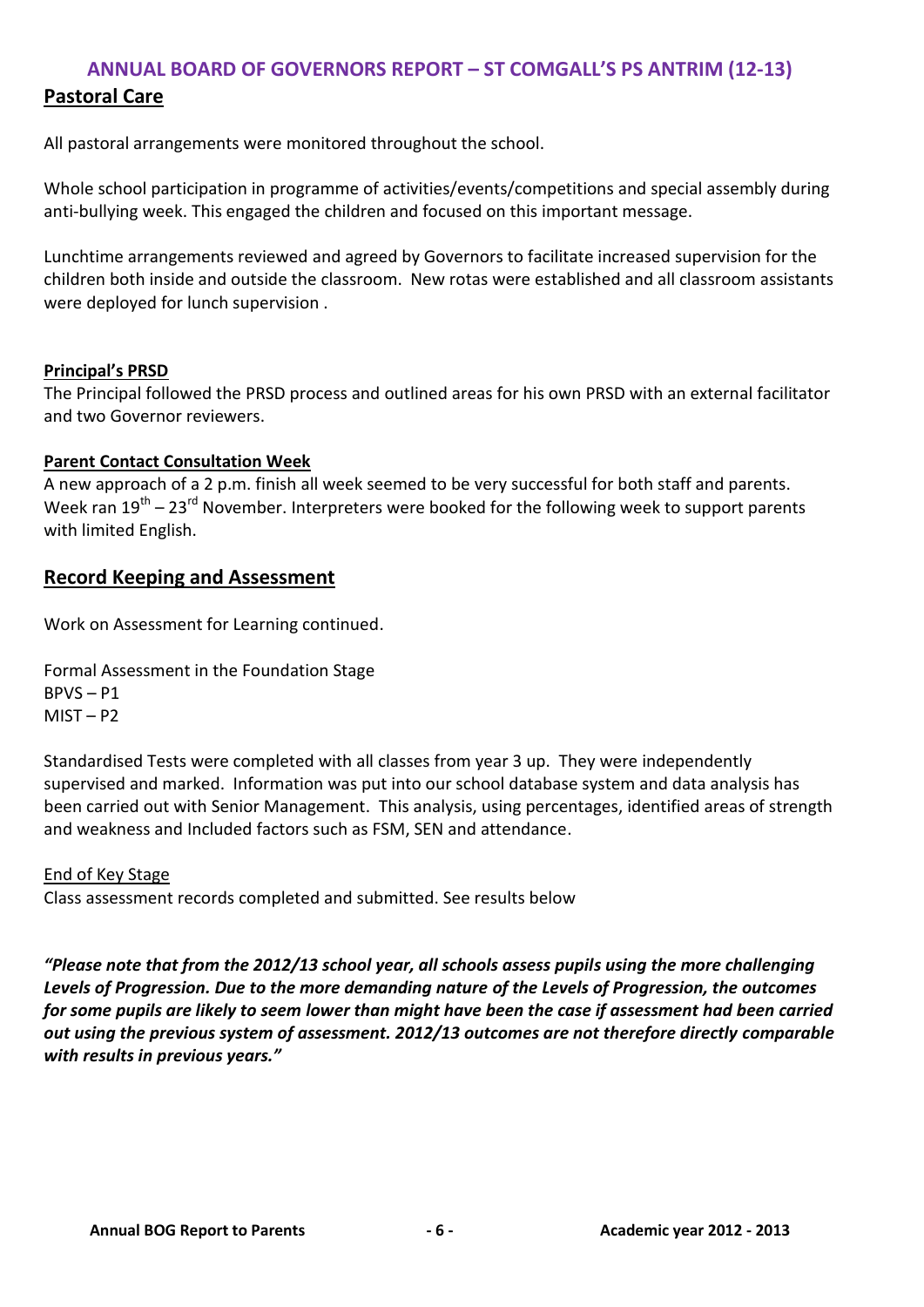#### **Breakfast Club**

All parents were notified of the changes to morning procedures that were agreed by Governors for child safety and protection. Some parents raised concerns and discussed these with the Principal. Generally parents welcomed the move and a smooth transition to the new procedures came into effect on Monday 3<sup>rd</sup> December.

#### **Transfer Interviews** (Week Beginning 4<sup>th</sup> February)

The Principal met with the parents of all Year 7 pupils for transfer interviews. All first choices have been outlined below:

**Table: First choices made by year 7 transfers.**

|                                     | <b>1st CHOICE</b> |
|-------------------------------------|-------------------|
| <b>St.Bendict's College</b>         | 5                 |
| <b>St. Louis' Grammar</b>           | 24                |
| <b>St. Patrick's B'mena</b>         | $\mathbf{1}$      |
| <b>Dominican College</b>            | 0                 |
| <b>Slemish College (Integrated)</b> | 6                 |
| <b>Antrim Grammar</b>               | 5                 |
| <b>Sperrin College (Integrated)</b> | 3                 |
| St. Mary's M'Felt                   | $\overline{2}$    |
| St. Malachy's College B'Fast        | $\overline{2}$    |
| <b>Parkhall Integrated</b>          | $\mathbf{1}$      |
| <b>TOTAL</b>                        | 49                |

#### **Health and Safety**

Four successful fire drills carried out throughout the year.

Fire escape on Senior building was fixed. Upper gate and fencing were also fixed by NEELB maintenance staff.

Alarm system was maintained.

#### **Monitoring and Evaluating**

The following areas have had a detailed book monitoring carried out by the subject co-ordinator(s), the Principal and the Vice-Principal.

- 1. Literacy
- 2. Numeracy
- 3. World Around Us
- 4. Religion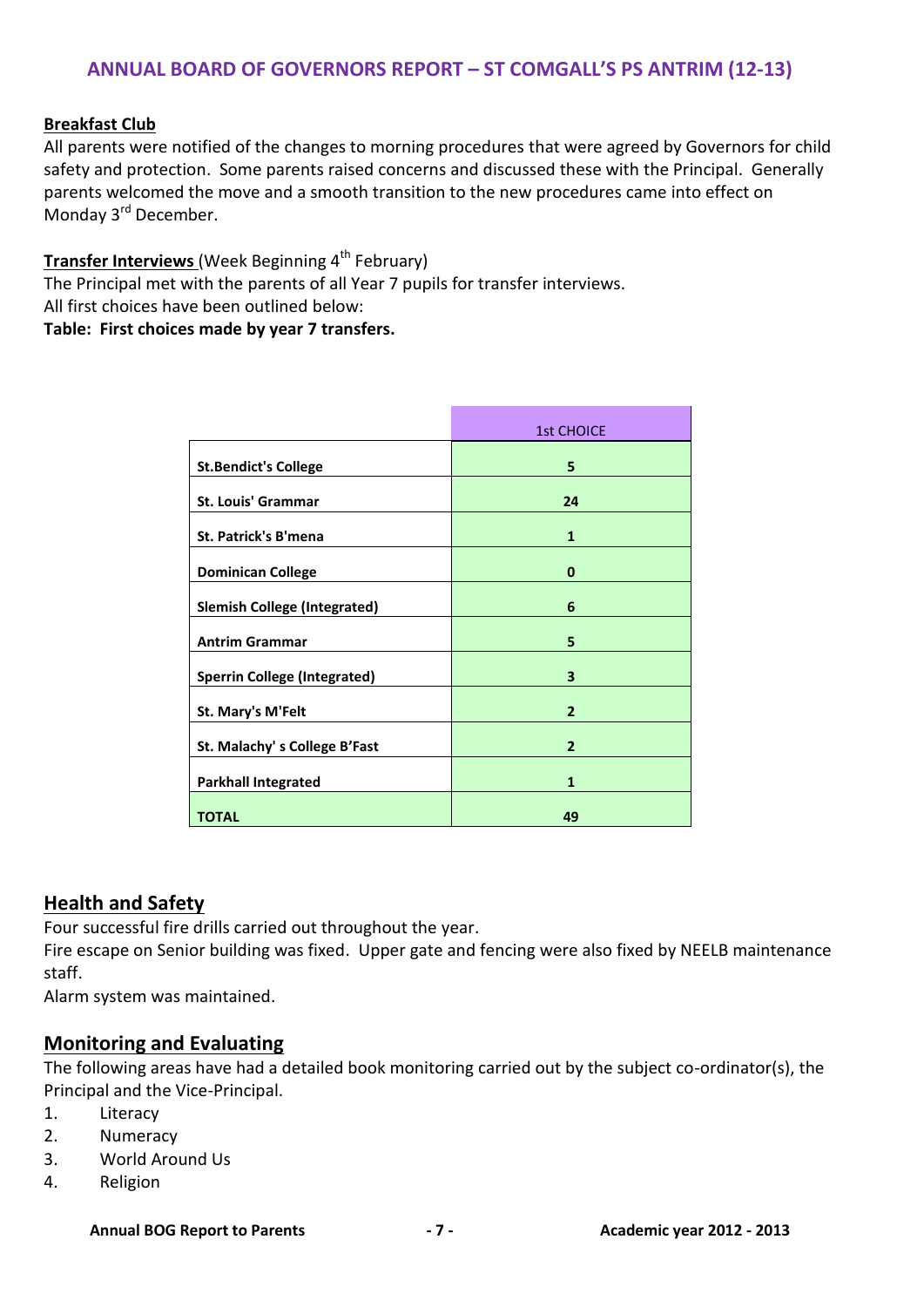Monitoring criteria was used for each subject. Each teacher received personalised/individual feedback for each area and whole school feedback was formulated in each area.

ICT has been baselined. The co-ordinator visited every classroom, spoke with every teacher and observed children's practice.

# **Accommodation**

New classrooms:

 4 New classrooms were placed into school during the summer months to replace the existing mobile classrooms, which were being removed. These classrooms are state of the art and are a welcome addition to the accommodation for St. Comgall's.

Increased pupil population – need for an additional classroom.

Proposed solution below was carried out during the summer of 2013:

- Current teacher staffroom was reconstituted as a classroom.
- Current common room and adjoining store was converted into a large staffroom and kitchen area in the foyer of the senior building.

Land and property services have re-valued the school for the NEELB.

# **Attendance outline 2012 – 2013**

| <b>Year Group</b>   | Attendance |
|---------------------|------------|
| 1                   | 94.2%      |
| 2                   | 95.2%      |
| 3                   | 95.7%      |
| 4                   | 94.8%      |
| 5                   | 96.3%      |
| 6                   | 94.3%      |
| 7                   | 96.4%      |
| <b>Whole School</b> | 95 %       |

# **Classes & PTR**

There were a total of 20 classes.

The overall teacher pupil ratio in the primary school was 21.6 children.

# **LMS (Local Management of Schools)**

The school's LMS Budget was £1,397,186. The financial year ended in planned deficit of £9,808

# **Primary enrolment**

Enrolment for this year in Primary 1 we had 87 Children.

This was made up of 64 new applications and 23 moving across from Junior Reception.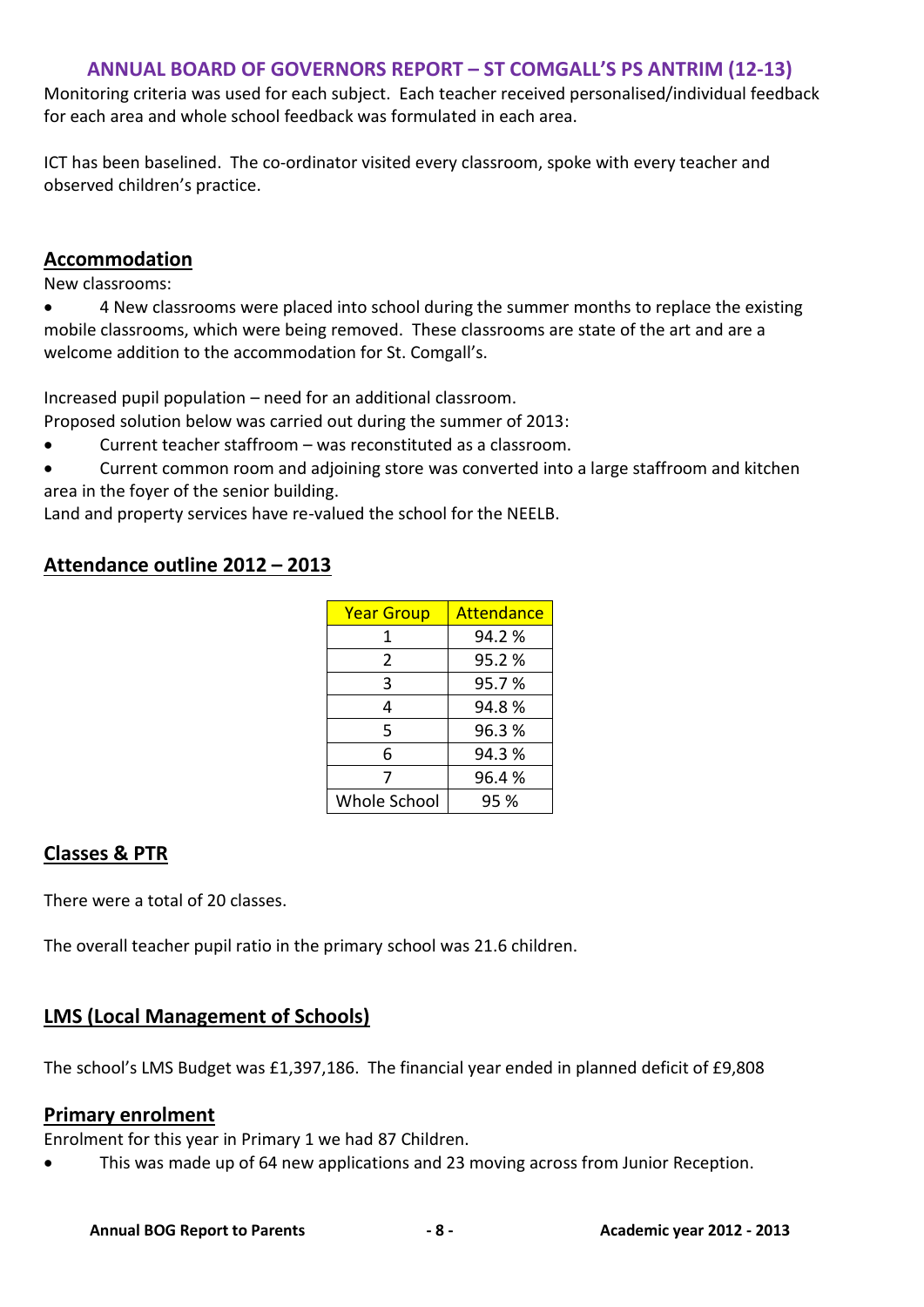#### **Communication with Parents**

Teachers2parents is our main network of communication to parents. This service has been extended at the request of parents to include emailing to parents as much information as possible. This system is now in place and is a welcome improvement for all parents.

# **Curriculum Development**

# **Visitors to the school to support curriculum**

| 1. | N.I Electricity:            | Assembly on electricity safety.                                                                                         |
|----|-----------------------------|-------------------------------------------------------------------------------------------------------------------------|
| 2. | Bank of Ireland:            | Supporting Year 7 in money management skills. Year 7 visited<br>the bank.                                               |
| 3. | Ceili Dancing:              | Year 5 had a 6 week course in Ceili dancing as part of their<br>P.E. curriculum and presented to parents at St Patricks |
| 4. | Dairy Council:              | Worked with Year 5 & 6.                                                                                                 |
| 5. | Re-think Waste:             | Initiative to promote recycling and re-using.                                                                           |
| 6. | Enkalon:                    | Visiting Year 7 to assist with applying for a grant to complete a project that                                          |
|    | will benefit the community. |                                                                                                                         |

#### **New Assessment Arrangements**

Staff development day in January 2013 was used to reacquaint staff with the new expectation for assessing children in Communication and Using Mathematics. The staff focused on using new assessment tasks to assess children using the new level descriptors. Each teacher has carried out tasks in both areas and submitted a sample of this work for good practice. The staff met and carried out agreement trials in Communication.

#### **PRSD – Observation of Good Practice**

As part of the PRSD process teachers visited other classrooms to observe good practice in a curricular area of the teacher's choice. Each observing teacher formulated a report of good practice findings. This sharing of good practice was of great benefit to all involved.

#### **Music curriculum:**

P6s – Tin whistle with Miss Reynolds P4s – Recorder with Miss Cush P5s – Music Curriculum with Miss Cush

Choir/Orchestra and took part in a variety of activities and were very active. The activities included the Carol service; Open day -choir and traditional group playing for visitors; Ballymena festival; Confirmation instrumentalists; Choir sang at a service for bereaved parents at High Street Presbyterian Church; Sacraments and finished the year with a Music Recital for parents.

# **Ballymena Festival Successes!!**

- $\overline{\cdot}$  Eva Hirst  $1^{st}$  in Solo Violin
- $\bullet$  Ciara Shannon 3<sup>rd</sup> in solo violin
- $\qquad \qquad$  Eva Hirst, Katie O'Hara and Lorcan McKeating  $1^\text{st}$  in string trio
- Choir  $1<sup>st</sup>$  in primary school choir class
- **Annual BOG Report to Parents - 9 - Academic year 2012 - 2013** The school achieved the Enkalon award for primary school music!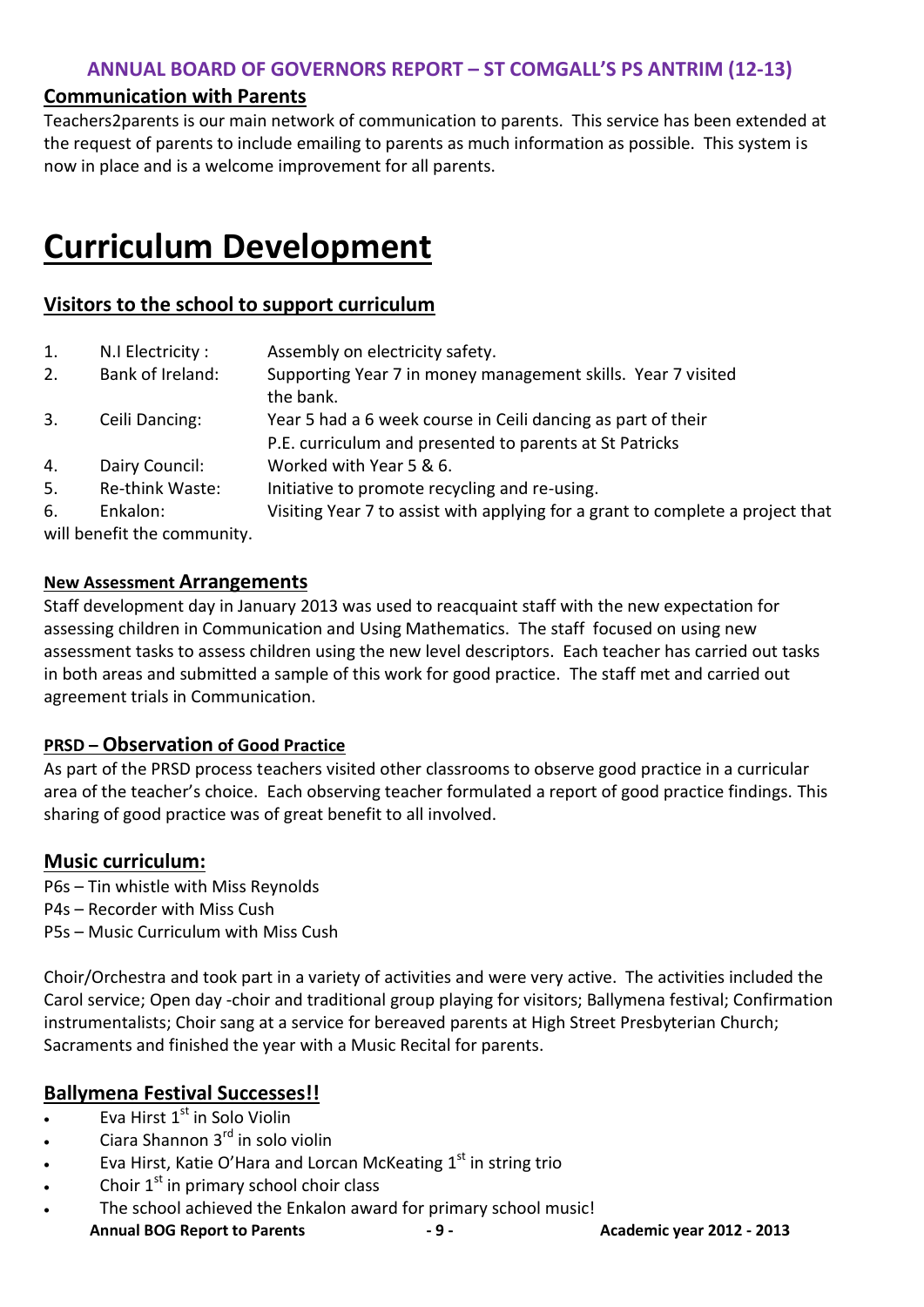#### **Children achieve their Music Grades:**

11 Children achieved their Grade 1 Music exam 1 Child achieved Grade 3 Music exam.

#### **Inclusion and Diversity Training**

This was recognised as necessary due to the increase in the number of newcomer children. This development work will continue. Training included useful resources and classroom strategies. The CEFR forms were used throughout the year and a new 'Newcomer Welcome Pack' was created for the Newcomers. Additional resources were purchased for Newcomer children and were dispersed throughout the school to assist with the language development of the children.

#### **ICT Developments**

- Year 4 & 7 took part in the CCEA IT Accreditation process. Pupil and school portfolio completed for ICT Accreditation. The school received good feedback for this.
- Year 4 and 7 teachers and pupils were introduced to and used Blogs through Learning NI

There has been some curricular development training in anticipation of the upgrade and change of the C2k system. These included:

- My School Training
- Cluster meeting in St Joseph's PS Crumlin. Focus on exchange
- C2K safety seminar in Antrim Board Centre
- Fronter Training in Antrim Board Centre

# **Roots of Empathy Programme**



Roots of Empathy is an evidence based classroom program that aims to reduce levels of aggression among school children by developing empathy in children and adults. This year St. Comgall's decided to become involved in Roots of Empathy and P5B have loved the experience of baby Rylee visiting their class once a month. Since October 2012 P5B have learned about feelings, crying, caring for each other, emotions, sleep, safety and communication. The class relate each of the themes to baby Rylee when she visits and to each other. It

has taught the children to be more empathetic towards each other through discussing how a baby develops and how every baby has different temperaments. It has also opened their eyes to the responsibility of being a mother. Every time baby Rylee visits, the room is filled with excitement and even the boys love to join in with the songs and questions for Catherine, Rylee's mummy.

# **Time to Read**

We have 6 time to read partners who come to school on Tuesday and Thursday of each week to read with a group of year 5 children. This is a very successful partnership between ourselves and local business people who give of their time each week.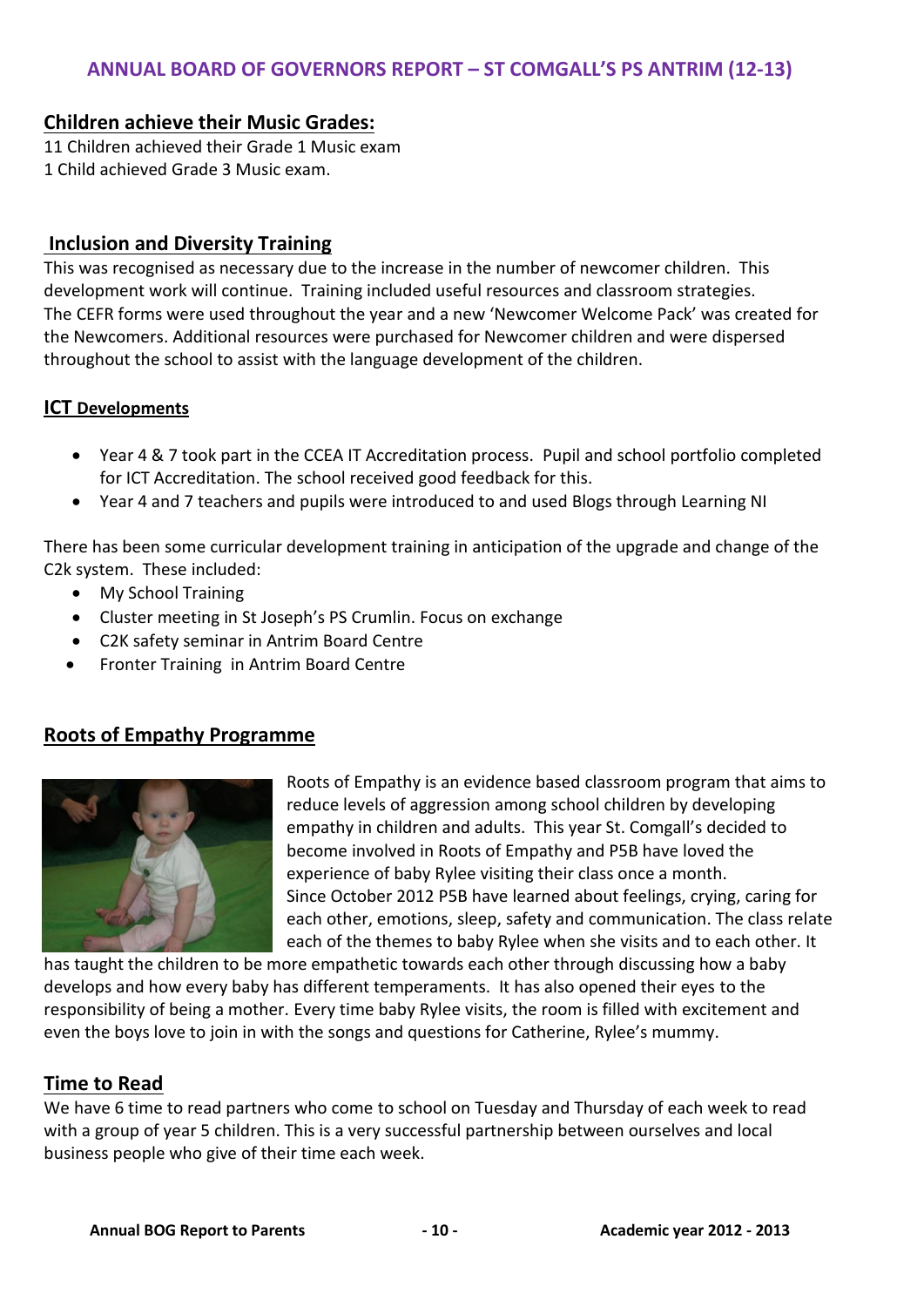### **Eco-Committee Success!**

 Having had an Assessment from the Eco-council, our school has now been awarded the highest possible award of Green Flag school.

• The school achieved 2<sup>nd</sup> place in N.Ireland in the Airtricity Eco awards to be held in Derry on 20<sup>th</sup> June.

#### **End of Year Show**

Year 7 children performed a wonderfully successful version of Disney's "The Lion King". They performed on 2 nights to a packed Parish Hall. They were ably assisted by the year 5 pupils.

# **Local and International Links**

# **GAA**

Links with the local GAA group continue to grow. They are developing the pitch area at the back of the school and working closely with the school avail of services to assist in this process. They have used the school building out of hours for a number of meetings and continue to link into the school text service as an additional means of communication with the children of the school.

#### **Comenuis (Past Project)**

Lifelong Learning Programme Comenius Final Report was submitted in September 2012. The British Council deemed the Report successful.

# **Comenuis (Current Project)**

#### **Comenuis Visits**

a) St. Comgalls was visited by 3 teachers from our Comenius partner schools.

b) Two St Comgall's teachers visited France from  $19^{th}$  – 23<sup>rd</sup> March. They observed classroom practice and learned a lot about the French Education system.

# **Germany Trip**

The trip to Germany took place from Thursday  $25<sup>th</sup>$  April to Wednesday 1<sup>st</sup> May. Lead teachers: Mr Matthews/Mrs Hannigan Other accompanying teachers: Mr Mc Laughlin, Miss Kearney, Mr Mc Shane 32 children are travelled on the successful trip.

#### **Germans Visiting**

A reciprocal visit for German school took place on Wednesday  $29<sup>th</sup>$  May – Wednesday  $5<sup>th</sup>$  June.